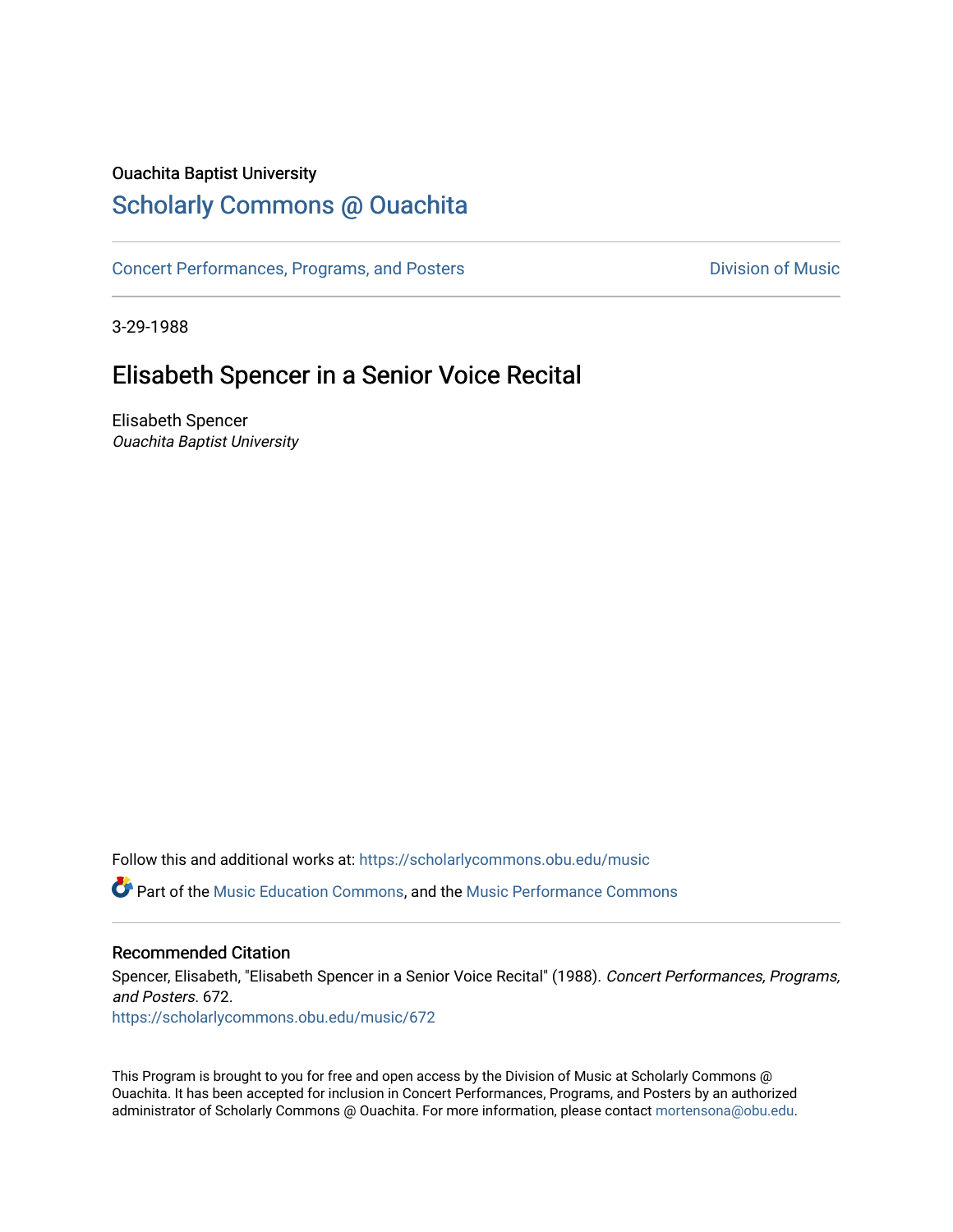# **Ouachita Baptist University** School of Music

 $\int$ 

presents

/

# **Elisabeth Spencer**

#### Mezzo-Soprano

# in Senior Recital

#### **Faron Wilson** Pianist

March 29, 1988

Mabee Fine Arts Recital Hall

 $\sqrt{2}$ 

7:00 p.m.

 $\overline{\phantom{a}}$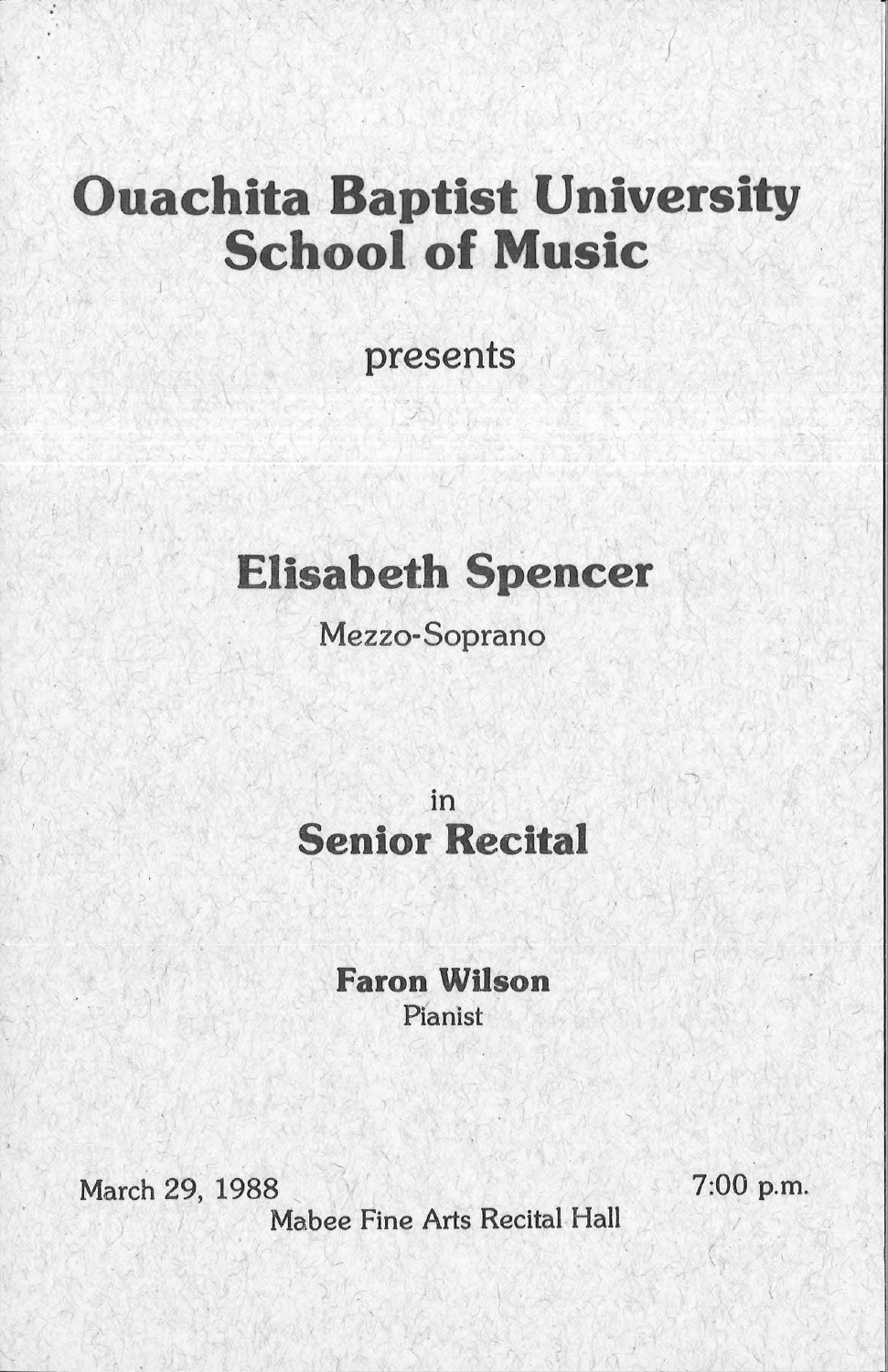### **PROGRAM**

I

II

Laudamus te (Mass in C minor)

**Wolfgang Amadeus Mozart**  $(1756 - 1791)$ 

La Wally

Alfredo Catalani  $(1854 - 1893)$ 

Ebben? Ne Andrò Lontana

Frauenliebe und-Leben

Er, der Herrlichste von Allen Süsser Freund, du blickest

Robert Schumann  $(1810-1856)$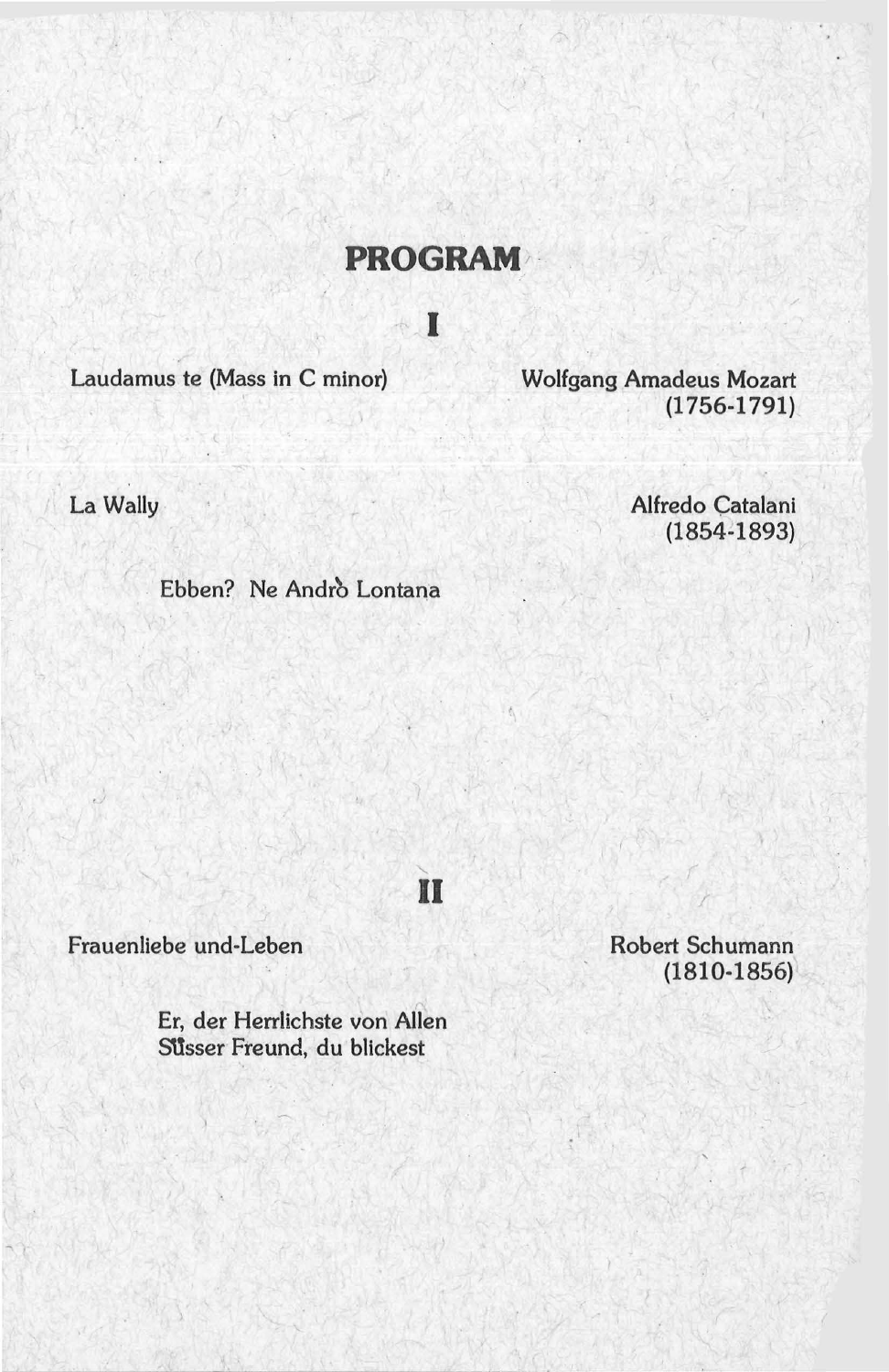Faites-lui mes aveux (Faust)

Charles Gounod (1818-1893)

Ill

The Loom

Welsh Folk-song

*r* 

Jesus, the Very Thought of Thee

Dale Wood  $(1934-)$